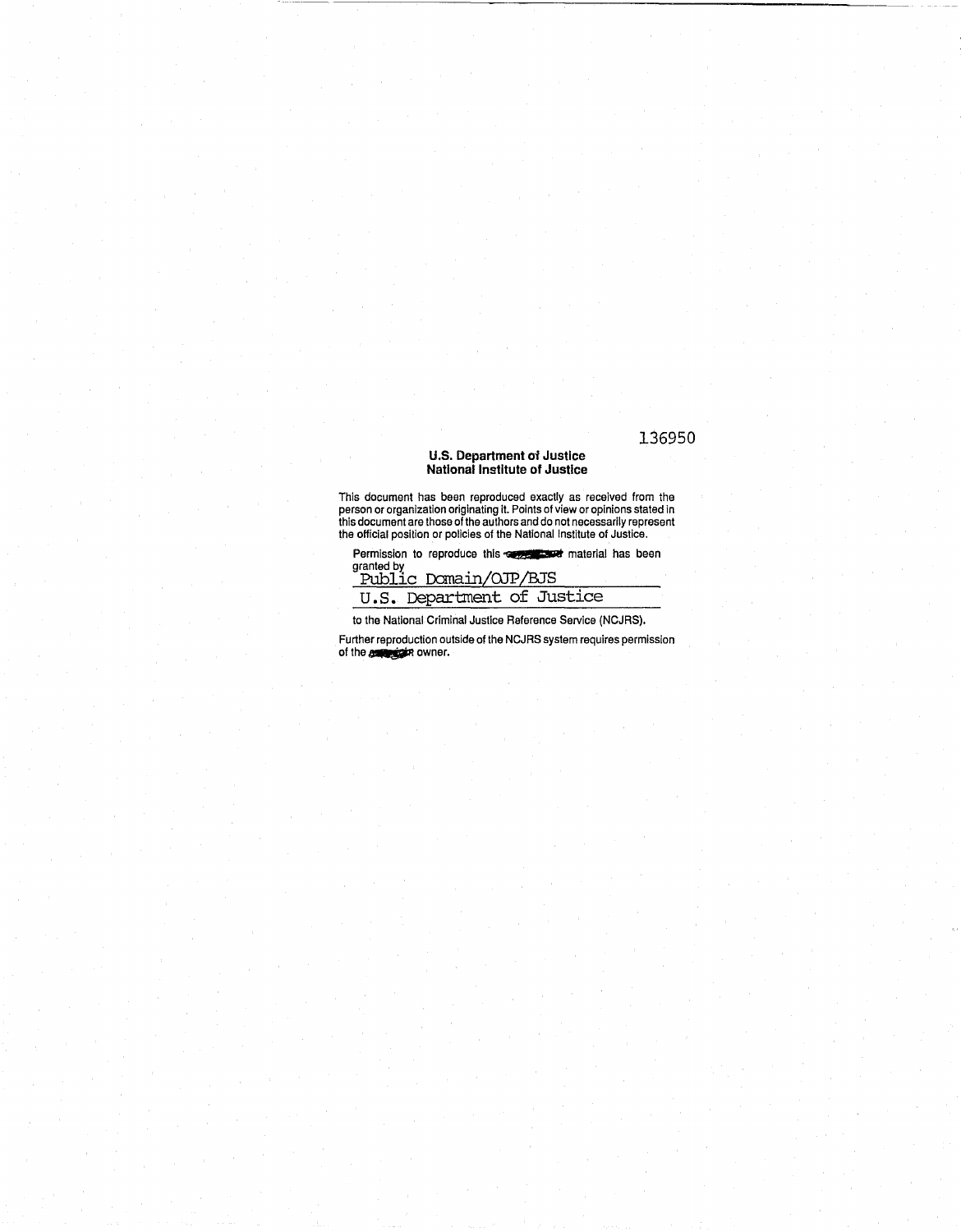U.S. Department of Justice Office of Justice Programs Bureau of Justice Statistics



# Bureau of Justice Statistics Bullean

# **Crime and the Nation's** Households, 1991

# By Lisa D. Bastian 8JS Statistician

Nearly 23 million American households, or 24%, were victimized by crime in 1991, the same proportion as in 1990. This ercentage continues to be the lowest recorded since 1975, the first year that the National Crime Victimization Survey (NCVS) produced this estimate. From 1985 through 1989 the proportion of households victimized had remained fairly constant, at about 25%.

# Additional findings for 1991

.<br>ا

The following was also found in 1991:

• Five percent of U.S. households had at least one member age 12 or older who was the victim of a violent crime.

• Black households were more likely to exparience a crime than were white households.

• Thirty percent of Hispanic households, but only twenty-three percent of non-Hispanic households, sustained at least one crime last year.

• The likelihood of a personal theft victimization increased as household income ization increased as nousehold income<br>increased. The percentage of household<br>in the lowest income bracket victimized<br>personal theft was 7.9%; in the highest increased. The percentage of households . the lowest income bracket victimized by bracket, 14.3%.

• Households in urban areas were most likely, and households in rural areas least likely, to sustain a crime in 1991.

# Households experiencing selected crimes of violence and theft, 1975-91 Percent change Percent of households 1975-91 Am 30% **NCVS crime** 20% Porsonal than

10%

0% 1975

Figure 1

·28 without confact 37 Household turglary -39 16 Rape, robbery, and assaul nggang ang . +3 1980 1985 1991

# July 1992

For the second year in a row, the proportion of U.S. households victimized by crime reached a low of 24%, or nearly 23 million households. The Bureau of Justice Statistics has been reporting this estimate since 1975, when 32% of all households had experienced one or more crimes.

Drawing on data from the National Crime Victimization Survey (NCVS), this households-victimized-by-crime Indicator measures the dispersion at crime in our Nation. It also a!lows for comparisons of the proportions of households victimized among various demographic groups, household income levels, and geographic regions.

> Steven D. Dillingham, Ph.D. **Director**

Comparison of findings from the National Crime Victimization Survey and the Uniform Crime Reports

The U.S. Department of Justice administers two programs to measure the magnitude, nature, and impact of crime in the United States: the National Crime Victimization Survey (NCVS), the source of this report, and the Uniform Crime Reporting Program (UCR).

Because of differences in methodology and crime coverage, the two programs examine the Nation's crime problem

from somewhat different perspectives, and their results are not strictly comparable. The definitional and procedural differences can account for many of the apparent discrepancies in estimates from the two programs. The Department of Justice fact sheet The Nation's Two Crime Measures (NCJ-122705) contains a detailed description of the NCVS and UCR.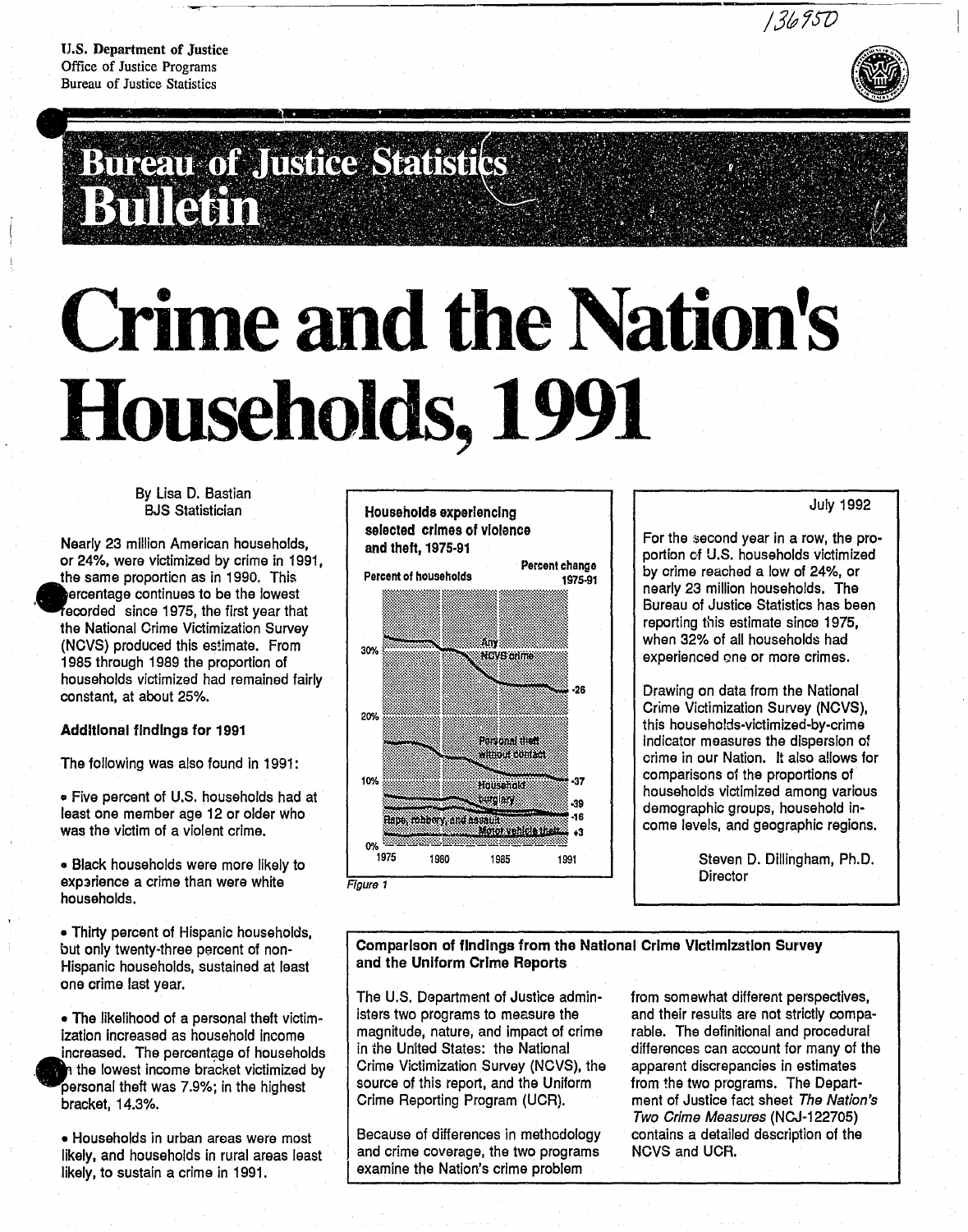# **-** The National Crime Victimization Survey

The NCVS is an ongoing survey of victims of crime, which was first administered in 1972. The NCVS measures the personal crimes of rape, robbery, assault, and theft, as well as the household crimes of burglary, larceny, and motor vehicle theft. Since it is a survey of victims, the NCVS may obtain data on crimes report-

ed to the police as well as those that were not reported but does not obtain information on homicides. Commercial crimes are also excluded from the survey. Over the past 16 years this indicator, which reports the proportion of households that experienced an attempted or completed crime, has been calculated to estimate the dispersion of crime (see Methodology on page 6 for further discussion of the indicator and of the NCVS).

# Table 1. Households experiencing crime In 1991, and relative percent change since 1990

|                                                        | 1990       |           | 1991       |         | Relative   |  |
|--------------------------------------------------------|------------|-----------|------------|---------|------------|--|
|                                                        | Number     |           | Number     |         | percent    |  |
|                                                        | of house-  |           | of house-  |         | change,    |  |
| Households                                             | holds      | Percent   | holds      | Percent | 1990-91    |  |
| Total                                                  | 95,461,000 | 100.0%    | 96,561,000 | 100.0%  |            |  |
| Victimized by:                                         |            |           |            |         |            |  |
| Any NCVS crime                                         | 22,652,000 | 23.7%     | 22,855,000 | 23.7%   | $-3%$      |  |
| Violent crime                                          | 4,478,000  | 4.7       | 4,711,000  | 4.9     | 4.0        |  |
| Rape                                                   | 104,000    | $\cdot$ 1 | 161,000    | .2      | $53.2^{b}$ |  |
| Robbery                                                | 967,000    | 1.0       | 951,000    | 1.0     | -2.9       |  |
| Assault                                                | 3,591,000  | 3.7       | 3,852,000  | 4.0     | 6.1        |  |
| Aggravated                                             | 1,287,000  | 1,3       | 1,367,000  | 1.4     | 5.0        |  |
| Simple.                                                | 2,527,000  | 2.6       | 2,752,000  | 2.9     | 7.7        |  |
| Total theft                                            | 15,905,000 | 16.7%     | 16,069,000 | 16.6%   | $-1%$      |  |
| Personal                                               | 10,042,000 | 10.5      | 10,029,000 | 10.4    | $-1.3$     |  |
| With contact                                           | 548,000    | .6        | 463,000    | .5      | $-16.6$    |  |
| Witnout contact                                        | 9,592,000  | 10.0      | 9,655,000  | 10.0    | - 5        |  |
| Household                                              | 7.199,000  | 7.5       | 7,421,000  | 7.7     | 1.9        |  |
| <b>Burglary</b>                                        | 4,557,000  | 4.8       | 4,554,000  | 4.7     | $-1.2$     |  |
| Motor vehicle theft                                    | 1,825,000  | 1,9       | 1,755,000  | 1.8     | -5.0       |  |
| Crimes of high concern<br>(a rape, robbery, or assault |            |           |            |         |            |  |
| by a stranger or a burglary)                           | 6,854,000  | 7.2%      | 6,964,000  | $7.2\%$ | .4%        |  |

experiencing various crimes. Relative percent change is based on unrounded figures. 'Change was statistically significant at the 95% confidence level. Change was statistically significant at the 90% confidence level

Table 2. Percent of households experiencing crime, by type of crime, 1975-91

A household refers both to a dwelling unit, like a house or apartment, and to the people who live in it. A household was • counted as having experienced a crime during the year if it met one of these criteria:

• It fell victim to a burglary, motor vehicle theft, or household theft.

• A household member age 12 or older was raped, robbed, or assaulted.

• A household member age 12 or older experienced a personal theft.

# **Trends**

Since the inception of the householdsvictimized-by-crime indicator in 1975, the proportion of U.S. households experiencing a crime of any type has never shown a significant year-to-year increase (table 2; figure 1). The proportion of households victimized declined by 22% between 1975 and 1985, with 32% of all households reporting at least one victimization in 1975 compared to 25% in 1985 (table 2). After a period of stability between 1985 and 1989, the proportion of households touched by crime decreased to *240 A.*  in 1990 and remained at this level throug 1991.

Certain demographic groups have experienced trends that differed from this national trend: the percentage of urban households sustaining a crime rose to 31 % between 1986 and 1989. Rural households experienced a decline in victimizations from 20% to 17% over this

| 1975  | 1976  | 1977             | 1978             | 1979   | 1980  | 1981             | 1982             | 1983   | 1984   | 1985   | 1986                                     | 1987   | 1988   | 1989*  | 1990   | 1991   |
|-------|-------|------------------|------------------|--------|-------|------------------|------------------|--------|--------|--------|------------------------------------------|--------|--------|--------|--------|--------|
| 32.1% | 31.5% | 31.3%            | 31.3%            | 31.3%  | 30.0% | 30.0%            | 29.3%            | 27.4%  | 26,0%  | 25.0%  | 24<br>7%.                                | 24.5%  | 24.6%  | 24,6%  | 23.7%  | 23.7%  |
| 5.8   | 5.6   | 5.7              | 5.7              | 5.9    | 5.5   | 5.9              | 5.6              | 5.1    | 5.0    | 4.8    | 4.7                                      | 4.6    | 4.8    | 4.8    | 4.7    | 4.9    |
| .2.   | .2    | .2               | .2               | .2     | .2    | 2.               | .2               | ۰1.    | .2     | - 1    | . .                                      | .1     | .2     | ٠,     | .1     | .2     |
| 1.4   | 1.2   | 1.2              | 1.1              | 1.2    | 1.2   | 1.3              | 1.4              | 1.1    | 1.0    | 9.     |                                          |        | .9     | 1.0    | 1.0    | 1.0    |
| 4.5   | 4.4   | 4.7              | 4.6              | 4.8    | 4.4   | 4.7              | 4.5              | 4.2    | 4.1    | 4.0    | 3.8                                      | 3.8    | 4.0    | 3.9    | 3.8    | 4.0    |
| 16.4  | 16.2  | 16.3             | 16.2             | 15.4   | 14.2  | 13.9             | 13.9             | 13.0   | 12.3   | 11.5   | 11.2                                     | 11.1   | 11.2   | 11.2   | 10.5   | 10.4   |
| 10.2  | 10.3  | 10.2             | 9,9              | 10.8   | 10.4  | 10.2             | 9.6              | 8.9    | 8.5    | 8.1    | 8.0                                      | 8.0    | 7.7    | 8.0    | 7.5    | 7.7    |
| 7.7   | 7.4   | 7.2              | 7.2              | 7.1    | 7.0   | 7.4              | 6.9              | 6.1    | 5.5    | 5.3    | 5.3                                      | 5.2    | 5.4    | 5.0    | 4.8    | 4.7    |
| 1.8   | 1.6   | 1.5              | 1.7              | 1.6    | 1.6   | 1.6              | 1.6              | 1.4    | 1.4    | 1.4    | 1.4                                      | 1.5    | 1.5    | 1.6    | 1.9    | 1.8    |
|       |       |                  |                  |        |       |                  |                  |        |        |        |                                          |        |        |        |        |        |
|       |       | 23.741           | 24.277           |        |       | 24.863           | 24.989           | 23.621 | 22,806 | 22.191 | 22,201                                   | 22.404 | 22.844 | 23.221 | 22.652 | 22.855 |
|       |       |                  |                  |        |       |                  |                  |        |        |        |                                          |        |        |        |        |        |
|       |       |                  | 77.578           |        |       |                  |                  |        | 87.791 |        |                                          | 91.391 |        |        | 95.461 | 96.561 |
|       |       | 23.377<br>73.123 | 23.540<br>74.528 | 75,904 |       | 24.730<br>78.964 | 24.222<br>80.622 | 82.797 | 85.178 | 86.146 | Percent of households experiencing crime | 88,852 | 90.014 |        | 92,892 | 94.553 |

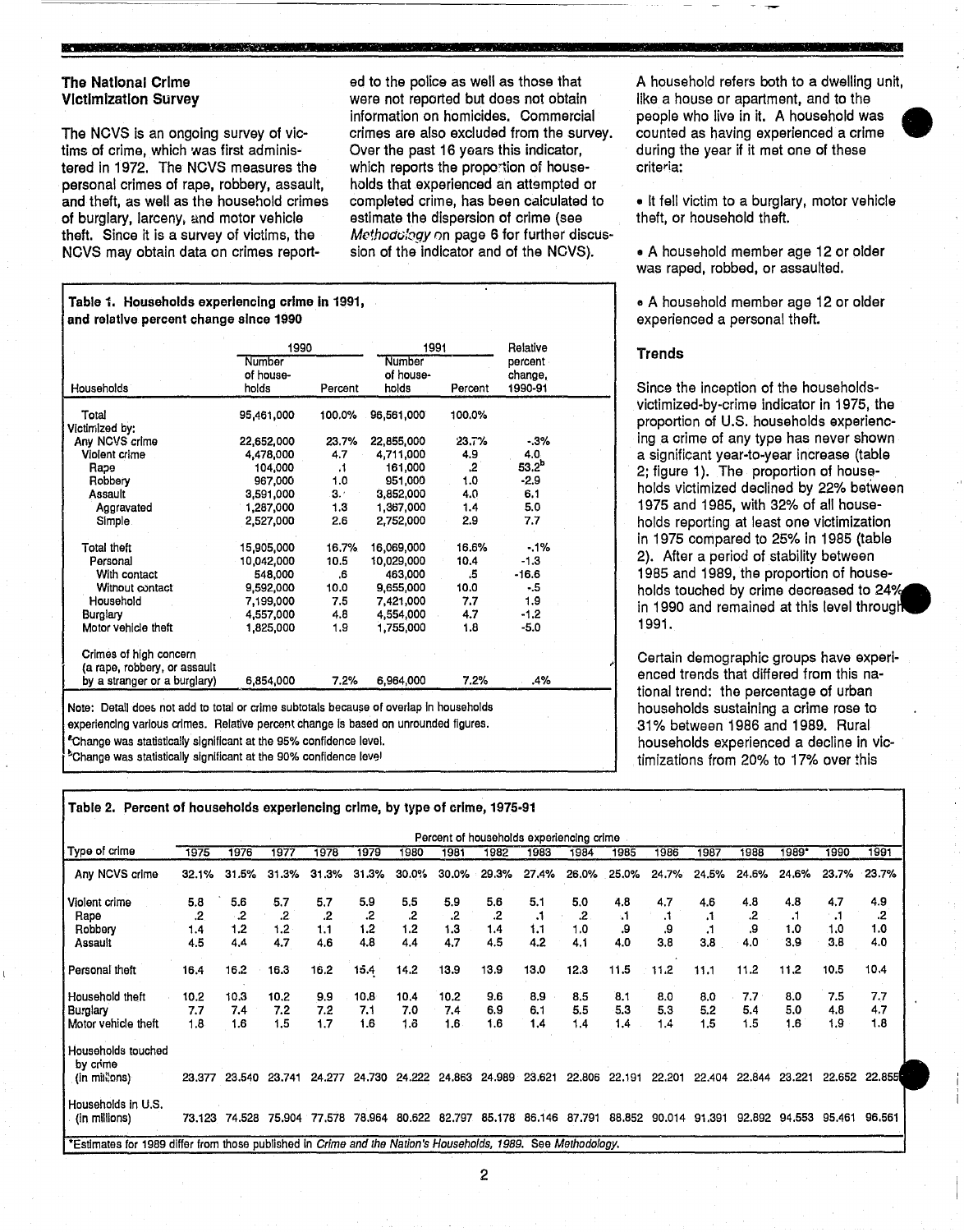same period and remained at this level through 1991. After four years of stability between 1985 and 1989, the percentage of white households victimized decreased to 23% in 1990.<sup>1</sup> Black households, however, experienced an increasing level of victimization during this period. The proportion of black households touched by crime has not changed significantly since 1989.

**·** 

•

The proportions of black and white households experiencing crime in 1991 were well below the proportions for 1975. However, the decrease for black households over this period was smaller relative to white households. Between 1975 and 1991 the proportion of white households victimized declined by 27%; for black households the decline was only 19%.

# 1990-91 comparisons

The percentage of households touched by a crime of any type did not vary significantly between 1990 and 1991. Specifically, for the violent crimes of rape, robbery, and assault. there was evidence of an increase only in the proportion of households with at least one member .WhO had been the victim of a rape.

 $\frac{1}{1}$ In the NCVS the race of the household is considered to be that of the household head.

• Note: Detail does not add to total or crime subtotals because of overlap in households

experiencing various crimes.

All other crime categories remained unchanged between 1990 and 1991.

**Professor (CAPITALIST)** 

Among most demographic groups examined, the overall households-victimizedby-crime indicator changed little between 1990 and 1991. Households earning \$50,000 or more were somewhat less likely to be victimized by crime in 1991. This can be attributed to a slight decrease last year in the proportion of these households that sustained a burglary. There was slightly more variation within specific crime categories:

The percentage of white households with a member who had suffered a rape increased somewhat in 1991. while the comparable proportion for black households and "other race" households those with members of Asian or Native American descent - remained unchanged.

There was some evidence that Hispanic households were less likely to experience a motor vehicle theft in 1991 than in 1990.

The proportion of households in the highest income category (\$50,000 or more) that were burglarized declined somewhat in 1991.

The proportion of households in the Northeast experiencing motor vehicle thefts showed evidence of a decrease last year; in the Midwest. South, and West, percentages remained the same.

**WEIGHT TO A REPORT OF A STATE OF A REPORT OF A STATE OF A REPORT OF A STATE OF A STATE OF A STATE OF A STATE O** 



Table 3. Percent of households experiencing crime, by race and ethnicity of household head, 1991

| Percent                             |       |                        |       |          | Ethnicity of<br>household head |  |
|-------------------------------------|-------|------------------------|-------|----------|--------------------------------|--|
| of households                       |       | Race of household head |       | Non-     |                                |  |
| experiencing:                       | White | Black                  | Other | Hispanic | Hispanic                       |  |
| Any NCVS crime                      | 23.2% | 26.7%                  | 24.3% | 23.2%    | 30.4%                          |  |
| Violent crime                       | 4.7%  | 5.7%                   | 5.3%  | 4.8%     | 6.1%                           |  |
| Rape                                | .2    | $\cdot$                | .2    | .2       | .2                             |  |
| Robbery                             | .8    | 2.1                    | 1.5   | .9       | 2.0                            |  |
| Assault                             | 4.0   | 3.8                    | 3.7   | 4.0      | 4.3                            |  |
| Aggravated                          | 1.4   | 1.7                    | 1.2   | 1.4      | 2.0                            |  |
| Simple                              | 2.9   | 2.3                    | 2,8   | 2.9      | 2.5                            |  |
| Total theft                         | 16.6% | 16.7%                  | 17.0% | 16.4%    | 19.8%                          |  |
| Personal                            | 10.5  | 9.5                    | 11.3  | 10.3     | 11.4                           |  |
| Household                           | 7.6   | 8.6                    | 7.6   | 7.5      | 10.4                           |  |
| <b>Burglary</b>                     | 4.4   | 6.8                    | 4.8   | 4.6      | 6.8                            |  |
| Motor vehicle theft                 | 1,6   | 3.3                    | 2.4   | 1.7      | 3.5                            |  |
| Serious violent crime <sup>*</sup>  | 2.3%  | 3.8%                   | 2.9%  | 2.3%     | 4.1%                           |  |
| Crimes of high concern <sup>b</sup> | 6.9%  | 9.5%                   | 8.2%  | 6.9%     | 10.9%                          |  |

<sup>a</sup>Rape, robbery, or aggravated assault. bA rape, robbery, or assault by a stranger

or a burglary.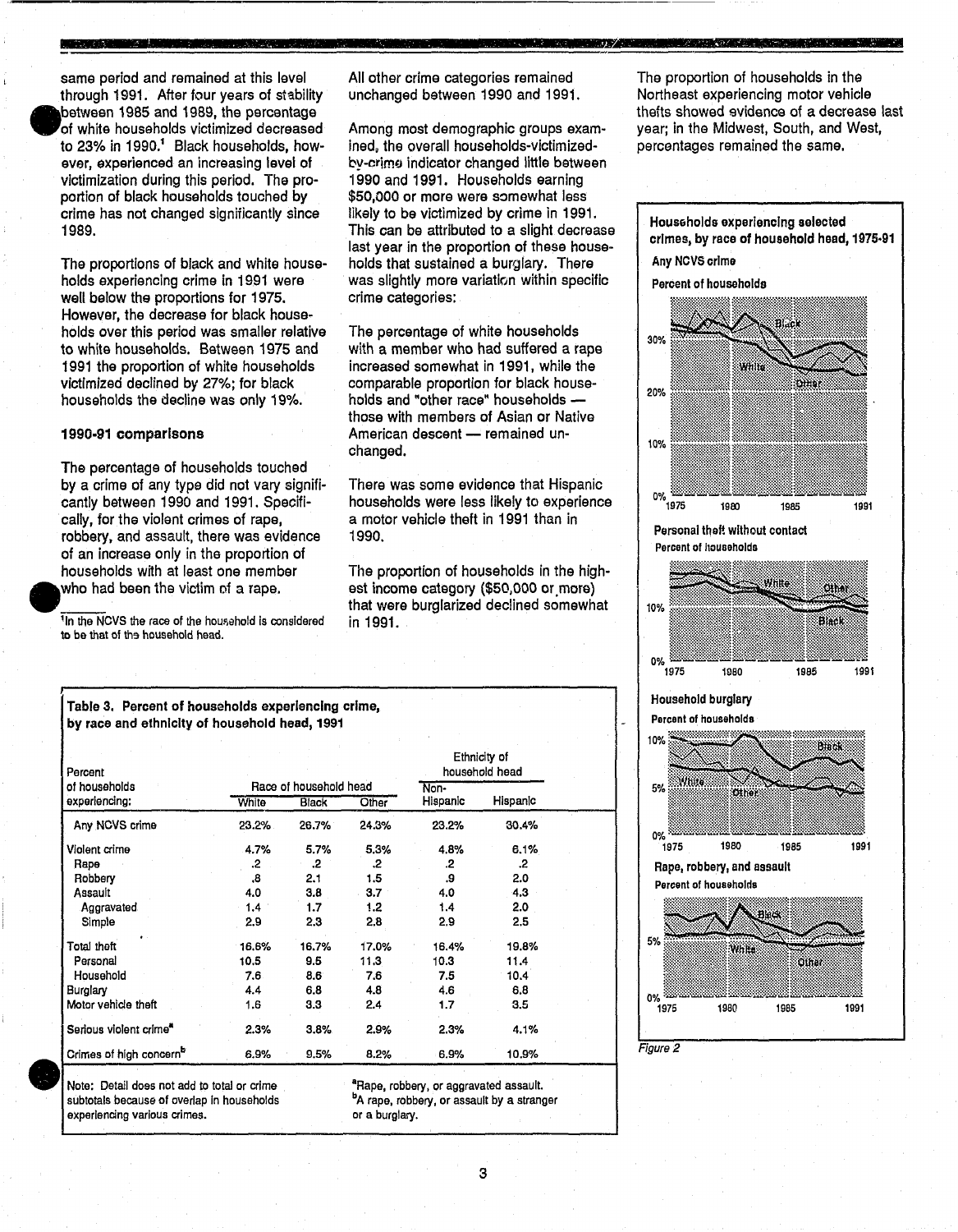Burglaries of households with six or more personal theft (table 4). For instance, were least likely to sustain a motor vehi-

likely than white households to have been victimized in 1991 (table 3). Members of victimized in 1991 (table 3). Wembers of the most likely to victimize<br>Urban households were 2.5 times more violent and household crimes did not and rural households the least likely black households were 2.5 times more Violent and household crimes did not and rural households the least likely to<br>Iikely than members of white households present such a consistent pattern of vic- experience a crime, with Iikely than members of white households present such a consistent pattern of vic- experience a crime, with a few exceptions<br>to sustain a robbery (2.1% versus .8%). timization. Members of households in the (table 4): Althou to sustain a robbery (2.1% versus .8%). timization. Members of households in the There was some evidence that the mem-<br>
lowest income category were more likely bers of white households were more fre- than members of households earning burglaries compared to suburban and<br>A printly victims of simple assaults. Whites \$15,000 or more annually to sustain a rural households, suburban h quently victims of simple assaults. Whites \$15,000 or more annually to sustain a rural households, suburban households<br>were also more likely than blacks to fall violent crime, excluding simple assaults. Were not more likel

also significantly more likely than both other significant differences and white households and households of conserved household income categories. white households and households of "other races" to be burglarized. The contract of the contract of the contract of the contract of the contract of the contract of the contract of the contract of the contract of the contract of the contract of the contract

cant differences between Hispanic and income category were more frequently non-Hispanic households for the crimes victims of aggravated assault. of assault and personal theft.

members increased significantly between households in the highest income bracket cle theft, and there were no significant<br>1990 and 1991. Were twice as likely as households in the differences among the proportions of were twice as likely as households in the lowest income group to experience a lowest income group to experience a households in each income group that the t. Only households earning under had experienced a household larceny. Race and ethnicity of household **theft.** Only households earning under had experienced a household larceny. \$7,500 annually and those earning Black households were generally more between \$7,500 and \$14,999 a year Place of residence<br>likely than white households to have been were victimized in similar proportions.

There was some extegory were more likely urban households sustained assaults and than members of households earning burglaries compared to suburban and violent crime, excluding simple assaults. were not more likely than rural hot more likely than rural hot more i<br>There was some evidence that members bolds to experience these crimes. victim to a personal theft without contact. There was some evidence that members holds to experience these crimes. of households earning less than \$7,500 a Members of households located in rural Black households were twice as likely as year were more likely to experience these white households to experience a motor crimes than members of households earnwhite households to experience a motor crimes than members of households earn- both urban and suburban households to<br>vehicle theft. These households were ing \$50,000 or more, but there were no be victims of personal theft ing \$50,000 or more, but there were no be victims of personal theft (7.2% versus other significant differences among 11.7% and 10.9%, respectively).

Similar proportions of households with<br>annual incomes under \$7,500 and those Larger proportions of Hispanic than non- annual incomes under \$7,500 and those As in previous years, Northeastern house-<br>Hispanic households were touched by with incomes between \$7,500 and holds experienced some of the low most of the violent crimes and all the  $$14,999$  were victimized by violent crime. Western households some of the highest household crimes measured in the However, there was some evidence that rates of crime (table 4). The household crimes measured in the However, there was some evidence that rates of crime (table 4). The proportions<br>NCVS (table 3). There were no signifi- members of households in the lowest of Midwestern and Southern househo members of households in the lowest of Midwestern and Southern households<br>income category were more frequently victimized tended to be similar. Some non-Hispanic households for the crimes victims of aggravated assault. exceptions to this rule included:

Households in the lowest income group The proportions of households in the **Family income** were the most likely to be burglarized; Northeast whose members had experi-<br>there were no significant differences enced a simple or aggravated assault there were no significant differences anced a simple or aggravated assault<br>among households earning at least and were lower than those of the remaining Generally, as household income increas- among households earning at least were lower than those of the remaining ed so did the household's susceptibility to \$15,000 a year. Low income households three regions. While househ \$15,000 a year. Low income households

Hispanic households were touched by with incomes between \$7,500 and holds experienced some of the lowest and most of the lowest and most of the highest most of the highest

| Percent                             | Annual household income |          |            |           |          |       |                    |       |        |       | Region |       |
|-------------------------------------|-------------------------|----------|------------|-----------|----------|-------|--------------------|-------|--------|-------|--------|-------|
| of households                       | Under                   | \$7,500- | $$15,000-$ | \$25,000- | \$50,000 |       | Place of residence |       | North- | Mid-  |        |       |
| experiencing:                       | \$7,500                 | \$14,999 | \$24,999   | \$49,999  | or more  | Urban | Suburban           | Rural | east   | west  | South  | West  |
| Any NCVS crime                      | 22.4%                   | 22.4%    | 23.4%      | 24.8%     | 26.7%    | 29.1% | 22.8%              | 17.4% | 19.3%  | 23.5% | 23.6%  | 28.8% |
| Violent crime                       | 6.3%                    | 5.7%     | 4.9%       | 4.7%      | 3.9%     | 6.2%  | 4.4%               | 3.8%  | 3.9%   | 5.1%  | 4.7%   | 6.0%  |
| Rape                                | .2                      | .2       | .2         | . .       | .2       | 2.    |                    | - 1   |        | .2    | .2     | .2    |
| Robbery                             | 1.3                     | 1.3      | .9         | .8        | .6       | 1.8   | .,                 | .3    | 1.2    | .8    | .9     | 1.0   |
| Assault                             | 5.2                     | 4.4      | 4.1        | 4.0       | 3.3      | 4.6   | 3.8                | 3.5   | 2.8    | 4.3   | 3.9    | 5.1   |
| Aggravated                          | 2,3                     | 1.6      | 1.5        | 1.3       | 1.0      | 1.8   | 1.3                | 1.1   | 9.     | 1.4   | 1.6    | 1.7   |
| Simple                              | 3.3                     | 3.2      | 2.8        | 3.0       | 2.6      | 3.1   | 2.8                | 2.7   | 2.1    | 3.2   | 2.6    | 3.7   |
| Total theft                         | 14.1%                   | 14.7%    | 16.5%      | 17.9%     | 20.4%    | 20.0% | 16.5%              | 11.9% | 13.3%  | 16.5% | 16.6%  | 20.6% |
| Personal                            | 7.9                     | 8.5      | 9.8        | 11.5      | 14.3     | 11.7  | 10.9               | 7.2   | 8.2    | 10.3  | 10.2   | 13.1  |
| Household                           | 7.3                     | 7.8      | 7.9        | 7.8       | 7.9      | 10.1  | 7.0                | 5.4   | 6.1    | 7.5   | 7.7    | 9.6   |
| Burglary                            | 6.7                     | 5.5      | 4.5        | 4.2       | 3.9      | 6.3   | 4.0                | 3,8   | 3.4    | 4.7   | 5.1    | 5,5   |
| Motor vehicle theft                 | .9                      | 1,7      | 1.7        | 1.9       | 2.3      | 2.9   | 1.6                | .5    | 2.0    | 1.5   | 1.6    | 2.3   |
| Serious violent crime <sup>p</sup>  | 3.7%                    | 3.0%     | 2.4%       | 2.1%      | 1.6%     | 3.6%  | 2.1%               | 1.5%  | 2.1%   | 2.3%  | 2.6%   | 2.8%  |
| Crimes of high concern <sup>e</sup> | 9.6%                    | 7.9%     | 7.0%       | 6.8%      | 6.1%     | 9.8%  | 6.3%               | 5.3%  | 5.5%   | 7.1%  | 7.4%   | 8.8%  |

Note: Detail does not add to total because of overlap in households experiencing various crimes.

 $^{\bullet}$ These estimates are not comparable to estimates for place of residence prior to 1986 because of changes in geographic classification (see footnote 3).

<sup>b</sup>Rape, robbery, or aggravated assault.

<sup>c</sup>A rape, robbery, or assault by a stranger or a burglary.

4





•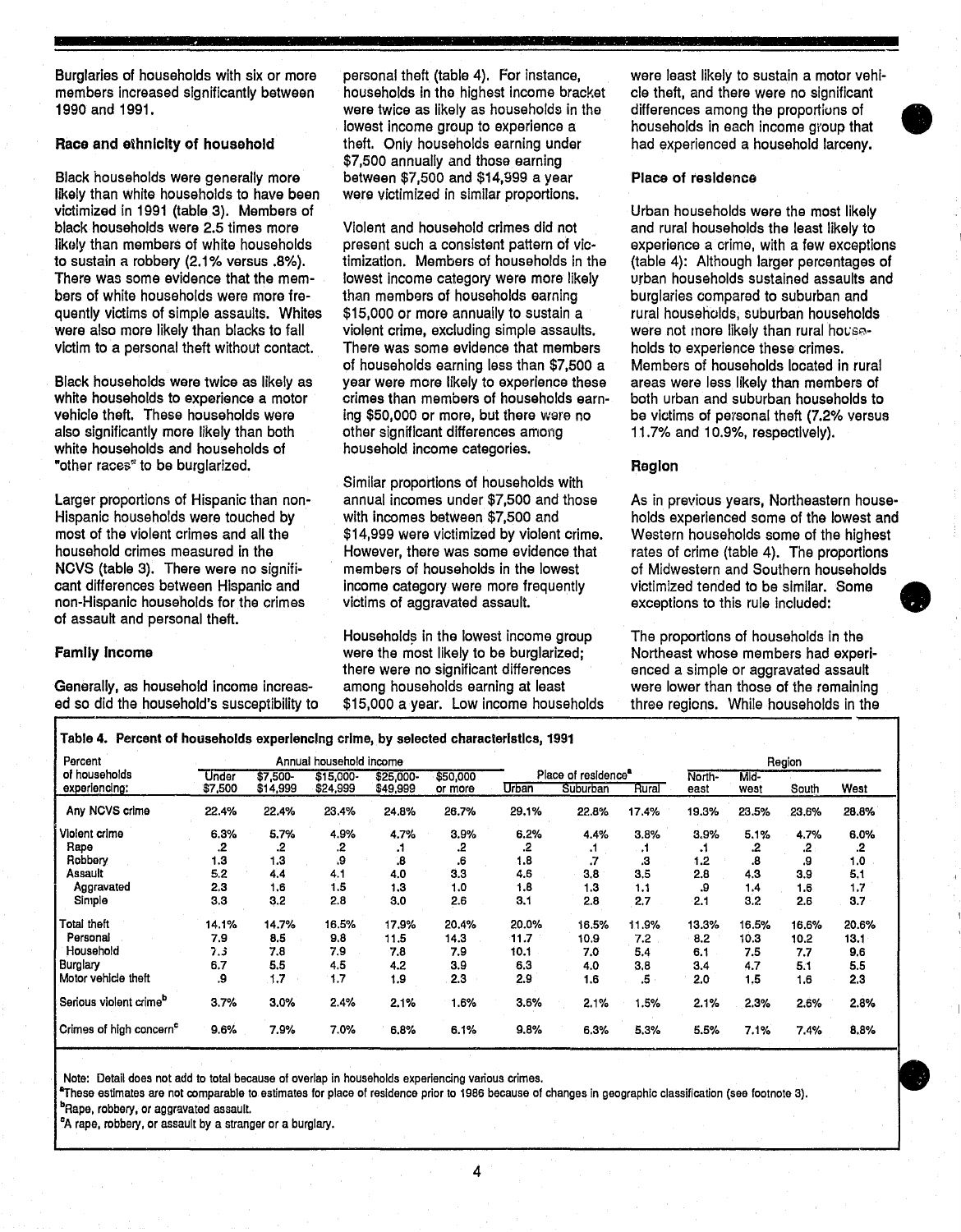

•

Midwest and West had similar rates for simple assault  $-$  3.2% and 3.7%  $$ these percentages were higher than the 2.6% of households in the South that were affected by this crime.

Robberies were more frequently committed against members of households in the Northeast than in the Midwest. Motor vehicle theft rates did not vary significantly among households in the Northeast, Midwest, or South. The percentage of Western households that was a victim of this crime was higher than those for Midwestern and Southern households and similar to the proportion of Northeastern households victimized by this crime.

# Size of household

Because more household members could potentially fall victim to crime, larger households may be viewed as being more suscaptible to crime. The likelihood of personal crime victimization, however, does not increase at a rate proportional to increases in household size. For instance, the percentage of six-or-mora .person households experiencing a parsonal theft was 2.5 times that of one-person households (16.4% versus 6.3%) (table 5).

Thare are various reasons why this relationship is not directly proportional. For example, many households with two or more members include children under the age of 12, whose victimizations are not measured by the NCVS.<sup>2</sup> Differing de-

:>Crimes against children under age 12 are excluded from the NCVS because asking sensitive questions about victimization might be stressful to the child or the parents, possibly discouraging adult participation in the survey.

| Percent of<br>households  |       |       | Number of persons<br>in household: |       |
|---------------------------|-------|-------|------------------------------------|-------|
| experiencing:             |       | 2-3   | $4 - 5$                            | 6+    |
| Any NCVS<br>crime         | 16.6% | 23.1% | 31.0%                              | 40.0% |
| Violent crime             | 2.9%  | 4.5%  | 7.1%                               | 12.2% |
| Total theft               | 10.8  | 16.4  | 22.6                               | 28.2  |
| Personal                  | 6.3   | 10.2  | 14.8                               | 16.4  |
| Household                 | 5.1   | 7.5   | 10.1                               | 15.3  |
| Burglary<br>Motor vehicle | 4.2   | 4.5   | 5.2                                | 9.2   |
| theft                     | 1.2   | 1.8   | 2.2                                | 3.6   |

mographic characteristics and lifestyles among households of various sizes are also likely to affect the probability that a household will be touched by crime.

In 1991, as in 1990, fewer than 1 in 5 single-person households were victimized by a crime, while 2 in 5 six-or-more person households sustained at least one victimization.

Households with six or more members were more than 4 times as likely as single-person households to be victimized by violent crime (12.2% versus  $2.9\%$ ),  $2.5$ times more likely to experience a personal theft (16.4% versus 6.3%), and 3 times more likely to sustain a household theft (15.3% versus 5.1%).

Six-or-more person households were twice as likely as one-person households to be victims of burglary; this crime varied least of any of the measured crimes.

# Crimes of high concern

Of the crimes measured by the NCVS, *many* people find burglaries and violent crimes committed by strangers to be especially threatening. For the purposes of this report, these crimes have been termed crimes of *high* concern. Last year 1 in 14 households in the Nation were touched by a crime of high concern, the same ratio as in 1990.

Oertain demographic groups were more likely than others to experience crimes of high concern: A higher percentage of black households than white households fell victim to a crime of high concern in 1991 (table 3). Hispanic households were more likely than non-Hispanic households to sustain these crimes, and households earning under \$7,500 a year were more likely than households in *any* other income group to experience such crimes (table 4). A greater percentage of urban households than suburban or rural households was victimized by a crime of high concern last year. Households in the Northeast were least likely, and those in the West most likely, to sustain at least one of these crimes while similar proportions of Midwestern and Southern households were victimized by a crime of high concern.

From 1981 to 1984 the percentage of households victimized each year by a crime of high concern decreased from Households experiencing crimes of high concern, by race of househOld head, 1981-91

(A rape, robbery, or assault by a stranger or a burglary)

Percent of households



Figure 3

11% to 8%. This percentage remained constant between 1985 and 1988 before declining in 1989 to 7%. The proportion of households touched by crimes of high concern remained at this level through 1990 and 1991.

# Race and crIme seriousness

Along with crimes of high concern, black households were also more likely than white households to fall victim to a serious violent crime - rape, robbery, or aggravated assault. Of black households, 3.8% experienced a serious violent crime while 2.3% of white households experienced such crimes in 1991 (table 3). Crimes of high concern touched 9.5% of black households and 6.9% of white households.

# Factors affecting trends

Over time, population shifts and changes in household composition have affected the overall downward trend that the households-victimized-by-crime Indicator' has shown since 1975.

The trend in population shifts throughout the country has been toward the South and West and away from the Northeast and Midwest. Urban residents have been moving to suburban and rural areas as well. In 1975, 50% of the U.S. population lived in the Northeast or Midwest, compared to 45% in 1991. Between 1975 and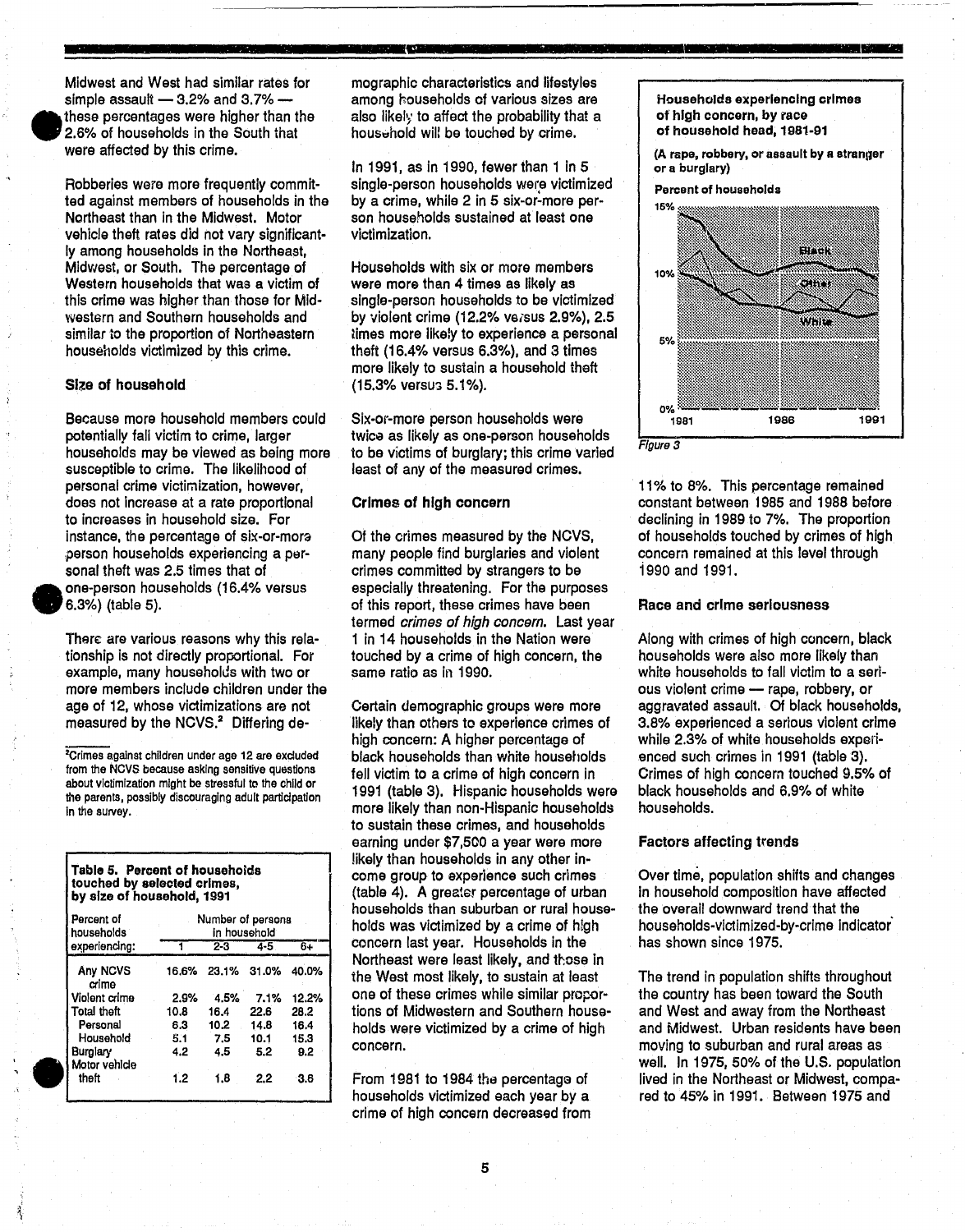1985 the percentage of households located in urban areas fell from 32% to 29% of all households, while suburban and rural households increased from 68% to 71 %. After 1986 urban households continued to account for a declining percentage of all households, and suburban households, an increasing one.<sup>3</sup>

**\_** 

Household size fluctuates as people are constantly moving into and out of different households, creating new households, and merging eXisting ones. Between 1975 and 1991, the average size of the American household decreased. Oneperson households represented 21% of all households in 1975 but 25% in 1991. The percentage of households consisting of six or more persons fell from 7% to 3%.

The two population movements outlined above, changing household size and household location, have shifted population from households more likely to experience crime - larger ones and those in urban areas  $-$  to those less likely smaller ones and those in suburban or rural areas. Another movement has shifted the population in the opposite direction, from the Northeast, a region with a lower likelihood of crime, to the West, where a higher proportion of households experience crime.

While current data do not permit measurement of the degree to which all population movements have affected the indicator, estimates can be made for the effect of changes in household size. If the size distribution of American households were the same in 1991 as in 1975, the estimate of households experiencing crime would have been 24.7% rather than 23.7%.<sup>4</sup> This adjusted estimate, however, is still significantly below the 1975 estimate of 32% of households victimized by crime.

+rhls analysis assumes that in each cat€gory of household size the percentage of households victim· ized by crime in 1991 would be unchanged, given the size distribution for all households that existed in 1975.

# Methodology

The Bureau of Justice Statistics (BJS) developed the households-victimized-bycrime indicator in 1981 to improve our understanding of the impact of crime on our society.<sup>5</sup> The household was chosen as the unit of analysis because crimes such as burglary are crimes against an entire household and crimes against persons affect members of the victim's household.

# Crimes not included in the NCVS

Households-victimized-by-crime estimates are derived from NCVS statistics on rape, personal robbery, assault, household burglary, and personal and household theft, and motor vehicle theft.<sup>5</sup> Because the NCVS counts only crimes for which the victim can be interviewed, homizide is not counted. Its exclusion does not noticeably affect the estimates. If each of the homicides during 1991 had occurred in a different household and if these households had been victimized by no other crime (the largest possible effect), then the inclusion of homicides in these findings would not have raised the overall percent of households victimized by crime (23.7%) by as much as 0.02%.7

Other crimes against persons or their households, such as fraud, confidence games, kidnaping, and arson are not included in this analysis because they are not measured by the NCVS. Commercial crimes, drug trafficking, and drug possession crimes also are not included.

# Rates of crime - number of crimes per 1,000 persons or households

Traditional measures of crime are in the form of volumes or rates. Data on the volume of crime have limited usefulness because the size of the population is not taken into account. Rates - expressed in the NCVS as crimes per 1,000 households or per 1,000 persons - automatically correct for different population sizes. Rates based on the individual person and • household, however, give only one measure of how common a crime is. Because crimes against individuals are likely to affect everyone with whom they reside, another estimate of whether crime is widely spread or highly concentrated is to measure its occurrence in households with different characteristics.

Margaret Christian and Holder Holder

# Households-victimized-by-crime indicator

For each type of crime examined, a household is counted only once, regardless of how many times that household was victimized. For example, if a housa~ hold were burglarized twice and one of its members was robbed once during the year, it is counted once for households sustaining burglary even though it was victimized twice by burglary. It is also counted once for households victimized by robbery. Finally, it is counted once in the overall measure, households victimized by crime.

Consequently, the households-victimizedby-crime estimate for 1991 (23.7%) is less than the sum of the estimates for households victimized by personal crimes (14.0%) and those victimized by household crimes (13.0%) because 3.3% of U.S. households were victims of both personal and household crimes. Similarly, because about 1.2% of U.S. household experience both personal theft and violence, the sum of households victimized by personal theft (10.4%) and those victimized by violence (4.9%) exceeds the estimate of those victimized by personal crime (14.0%).

All data in this Bulletin are from the NCVS except those specifically attributed to other sources. The NCVS is an ongoing survey conducted for BJS by the Bureau of the Census. Interviews are conducted at 6-month intervals with all occupants age 12 or older in about 49,000 housing units (99,000 persons). Because the NCVS does not obtain information about crimes against persons under age 12, households experiencing only such crimes are not included in the estimate of households victimized by crime.

# Revisions to prior year estimates

Estimates of the percentage of households victimized by crime.<br>*Revisions to prior year estimates*<br>Estimates of the percentage of house-<br>holds affected by crime for 1987 and



<sup>&</sup>lt;sup>3</sup>Places of residence for 1986 through 1991 are based on 1980 Census definitions, and earlier years are based on 1970 definitions. Hence, the places of residence and population distributions identified In the two periods 1975-85 and 1986-91 were not directly comparable.

<sup>&</sup>lt;sup>5</sup>The Prevalence of Crime, BJS Bulletin, NCJ-75905, April 1981.

<sup>&#</sup>x27;These crimes are defined in Measuring Crime, BJS Bulletin, NCJ.75710, February 1981. As used in this report, the term "theft" is synonymous with the term "larceny" used in previous reports. The NCVS was formeriy named the Nationai Crime Survey (NCS). 'Preliminary estimates for 1991 indicate that ilomi· cides Increased by 7% from the 23,438 reported In 1990 (Federal Bureau of Investigation, Uniform Crime Reports, 1992).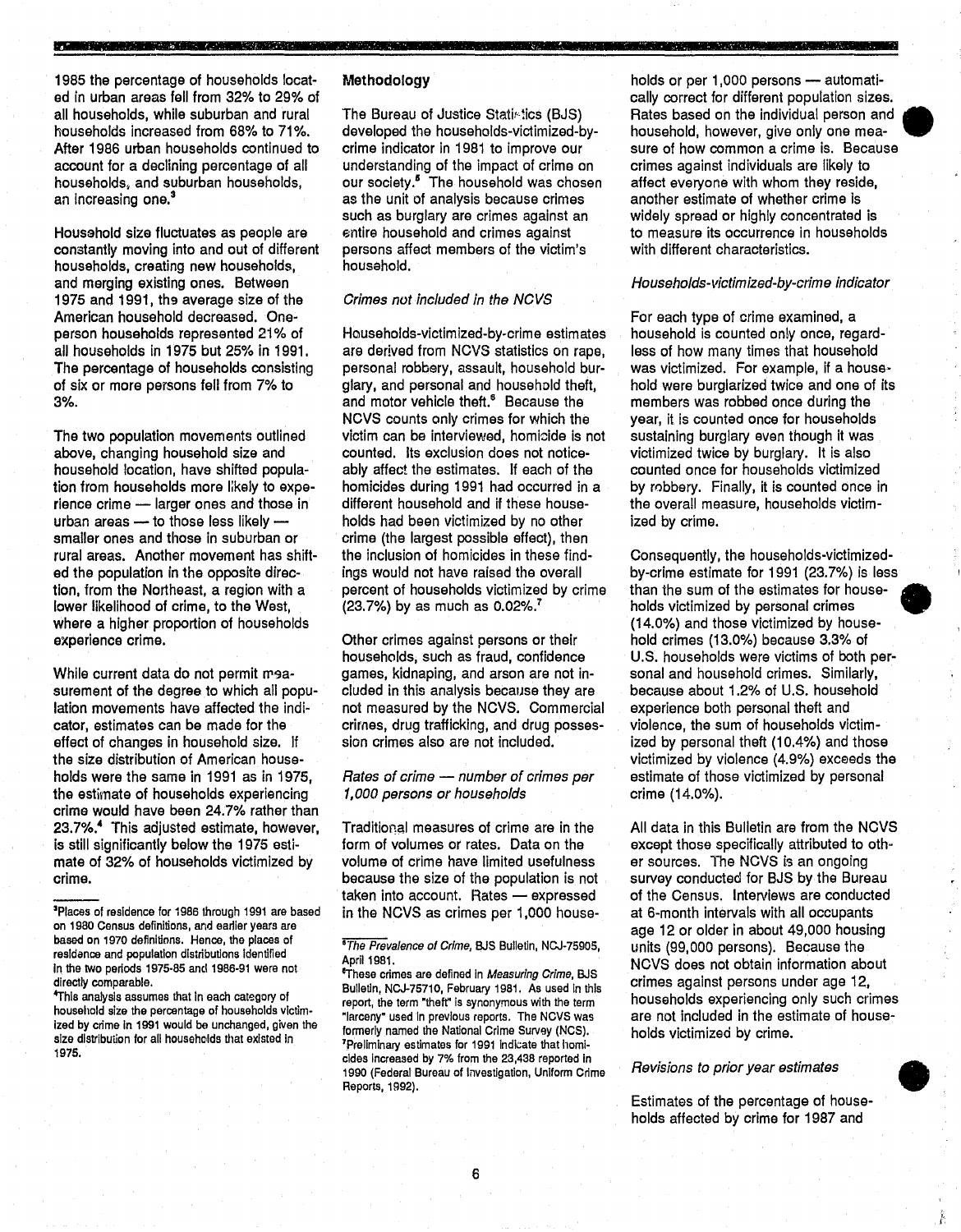

,.

•

1989 vary from those published in Households Touched by Crime, 1987 and Crime and the Nation's Households, 1989, respectively.

In 1987 the NCVS conducted a preliminary test on 5% of the sample using computer-assisted-telephone Interviewing (CATI). In CATI an interviewer enters responses directly into a computer rather than on a printed form. Data from the CATI experiment were excluded from estimates until the effects of the change in procedure were known.

Subsequent to the publication of Crime and the Nation's Households, 1989, Census Bureau programmers discovered that a weighting adjustment was inadvertently omitted from the processing to produce the 1989 crime prevalence estimates. In general, the effect of the error was a slight overestimate of the percentage of households touched by crime for the Nation and for most population groups. Comparison of the corrected 1989 estimates with published estimates did not uncover any substantive change.

## Estimates of standard errors

• The estimates in this Bulletin are derived from sample survey data, and they are subject to sampling variation.<sup>8</sup> Because the procedure used to produce estimates of households sustaining crime differs from that for victimization rates, the households-victimized data have standard errors about 8% higher than those for victimization rates with the same population bases, even though they are derived from the same sample survey.

Comparisons presented in this report were determined to be statistically significant at the 95% confidence levei, meaning that the estimated difference is greater than twice the standard error. Statements of comparison qualified by language such as "slightly," "somewhat," or "marginal" indicate statistical significance at the 90% level (1.6 standard errors). The estimates are also subject to response errors, including crimes that are forgotten or withheld from the interviewer. Such response

'Details of the NCVS sample design, the standard error computation, and the customary estimation procedure for victimization rates and counts may be found in *Criminal Victimization in the United States*, 1990, NCJ-134126, February 1992, appendix III.

Crime and the Nation's Households, 1991 95 percent confidence Intervals

|                     | <b>Number</b> | 95% confidence<br>interval | Percent | 95% confidence<br>interval |
|---------------------|---------------|----------------------------|---------|----------------------------|
|                     |               |                            |         |                            |
| Any crime           | 22,855,410    | 22.317.276 - 23.393.544    | 23.7    | $23.1 - 24.2$              |
| Violent crime       | 4.710,662     | 4,437,935 - 4,983,389      | 4.9     | $4.6 - 5.2$                |
| Rape                | 161,125       | $109.452 - 212.798$        | .2      | $1 - 2$                    |
| Robbery             | 950,521       | 825,529 - 1,075,513        | 1.0     | $.9 - 1.1$                 |
| Assault             | 3,852,299     | $3,604,518 - 4,100,080$    | 4.0     | $3.7 - 4.2$                |
| Aggravated          | 1,367,329     | 1,217,744 - 1,516,914      | 1.4     | $1.3 - 1.6$                |
| Simple              | 2,752,002     | 2,541,336 - 2,962,668      | 2.9     | $2.6 - 3.1$                |
| Personal theft      | 10,029,486    | 9,643,232 - 10,415,740     | 10.4    | $10.0 - 10.8$              |
| <b>Burglary</b>     | 4,554,070     | 4,285,686 - 4,822,454      | 4.7     | $4.4 - 5.0$                |
| Household theft     | 7,421,402     | 7,084,173 - 7,758,631      | 7.7     | $7.3 - 8.0$                |
| Motor vehicle theft | 1,754,783     | 1,585,670 - 1,923,896      | 1.8     | $1.6 - 2.0$                |

**-**

Estimates have been rounded to the nearest tenth.

errors tend to cause understated counts of households victimized by crime.<sup>9</sup>

Presented above are the 95% confidence intervals around the levels and proportions of the major crimes measured by this indicator.

The standard errors for the estimated percentages used in these calculations are computed using the following formula:

 $s.\theta(p) = \sqrt{\frac{b}{v}\rho(1.0-p)}$ 

where

- $p =$  percentage or rate expressed in decimal form
- $y =$  base population or total number of crimes
- $b = a$  constant equal to 4321.

<sup>9</sup>A more detailed description of the procedures used to estimate households victimized by crime appears in an unpublished memorandum prepared by the U.S. Bureau of the Census. The memorandum is available from Lisa Bastian, do Bureau of Justice Statistics, 633 Indiana Avenue, N.W., Washington, D.C. 20531, (202) 307-0774. .

The standard errors for the estimated levels used in these calculations are computed using the following formula:

 $s.g.(\lambda) = \sqrt{ax^2+bx}$ 

where

- $x =$  estimated number of personal or household victimizations
- $a = a constant equal to -0.00004475$
- $b = a$  constant equal to 4321.

Bureau of Justice Statistics Bulletins are prepared by BJS staff. This report was written by Lisa Bastian and edited by Tom Hester. Tina Dorsey and Yvonne Boston administered production.

r------------------------------

July 1992, NCJ-136950

Bureau of Justice Statistics is a component of the Office of Justice Programs which also includes the Bureau of Justice Asaistance, the National Institute of Justice, the Office of Juvenile Justice and Delinquency Prevention, and the Office of Victims of Crime.

 $\frac{1}{12}$  U.S. GOVERNMENT PRINTING OFFICE: 1992-312-318 60011